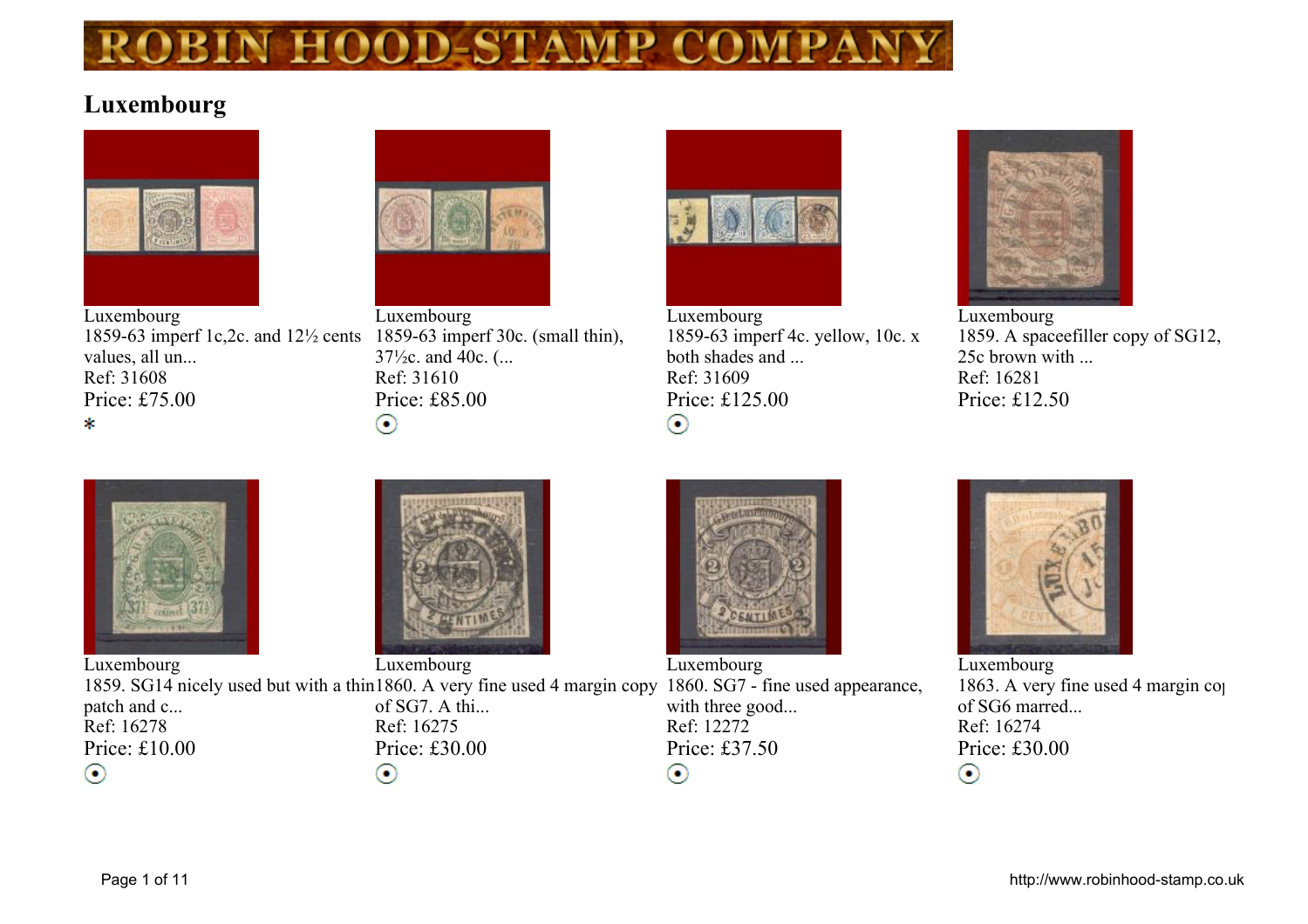

**Luxembourg 1865-71 rouletted set of four finely used stamps, ... Ref: 31611 Price: £125.00**  $_{\odot}$ 



**Luxembourg used stamps... Ref: 31612 Price: £90.00**  $_{\odot}$ 



**Luxembourg 1865-75 rouletted in colour, 13 finely 1874-79 imperforate 4c. green very finely used. SG... Ref: 31614 Price: £50.00**  $\odot$ 



**Luxembourg 1875(1st. July)-80 Official 1c. red-brown with ove... Ref: 31618 Price: £17.50**  $\ast$ 



**Luxembourg 1875(1st. July)-80 Officials perf. 13 1f. on 37½c.... Ref: 31622 Price: £13.50** \*



**Luxembourg 1875(1st. July)-80 Officials perf. 13 mint set of ... Ref: 31621 Price: £50.00** \*



**Luxembourg 1875(1st. July)-80 Officials, 10c,20c, 25c. (x2 sh... Ref: 31620 Price: £475.00**  $_{\odot}$ 



**Luxembourg 1875(1st. July)-80 Officials, 12½c. rose (heavy mo... Ref: 31619 Price: £215.00** \*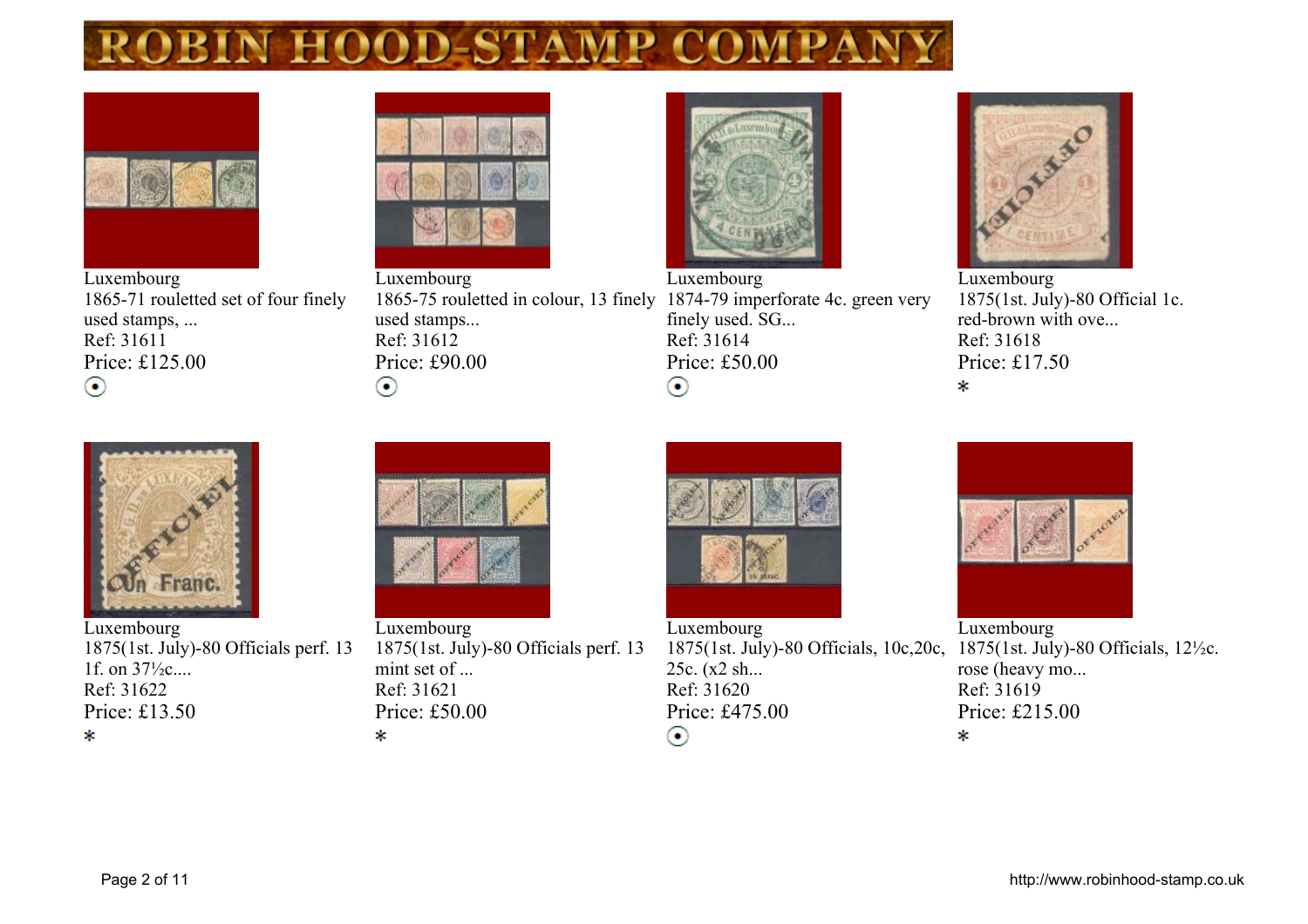

**Luxembourg 1876(1st. July)-80 Official perf. 13 12½c. claret,... Ref: 31630 Price: £75.00**  $_{\odot}$ 



**Luxembourg 1878-80 Official perf. 13 1c,2c. and 10c. values w... Ref: 31628 Price: £30.00** ∗©



**Luxembourg 1878-80 Official perf. 13 25c. blue finely used, s... Ref: 31629 Price: £125.00**  $_{\odot}$ 



**Luxembourg 1878-80 Official perf. 13 4c,5c. and 12½c. values ... Ref: 31627 Price: £75.00**  $\ast$ 



**Luxembourg 1878-80 Official rouletted in colour 1c. red-brown... Ref: 31623 Price: £75.00**  $\odot\odot$ 



**Luxembourg 1878-80 Official rouletted in colour 1f. on 37½c. ... Ref: 31626 Price: £35.00**  $_{\odot}$ 



**Luxembourg 1878-80 Official rouletted in colour 20c. grey-bro... Ref: 31625 Price: £50.00** \*



**Luxembourg 1878-80 Official rouletted in colour 30c. claret a... Ref: 31624 Price: £250.00** \*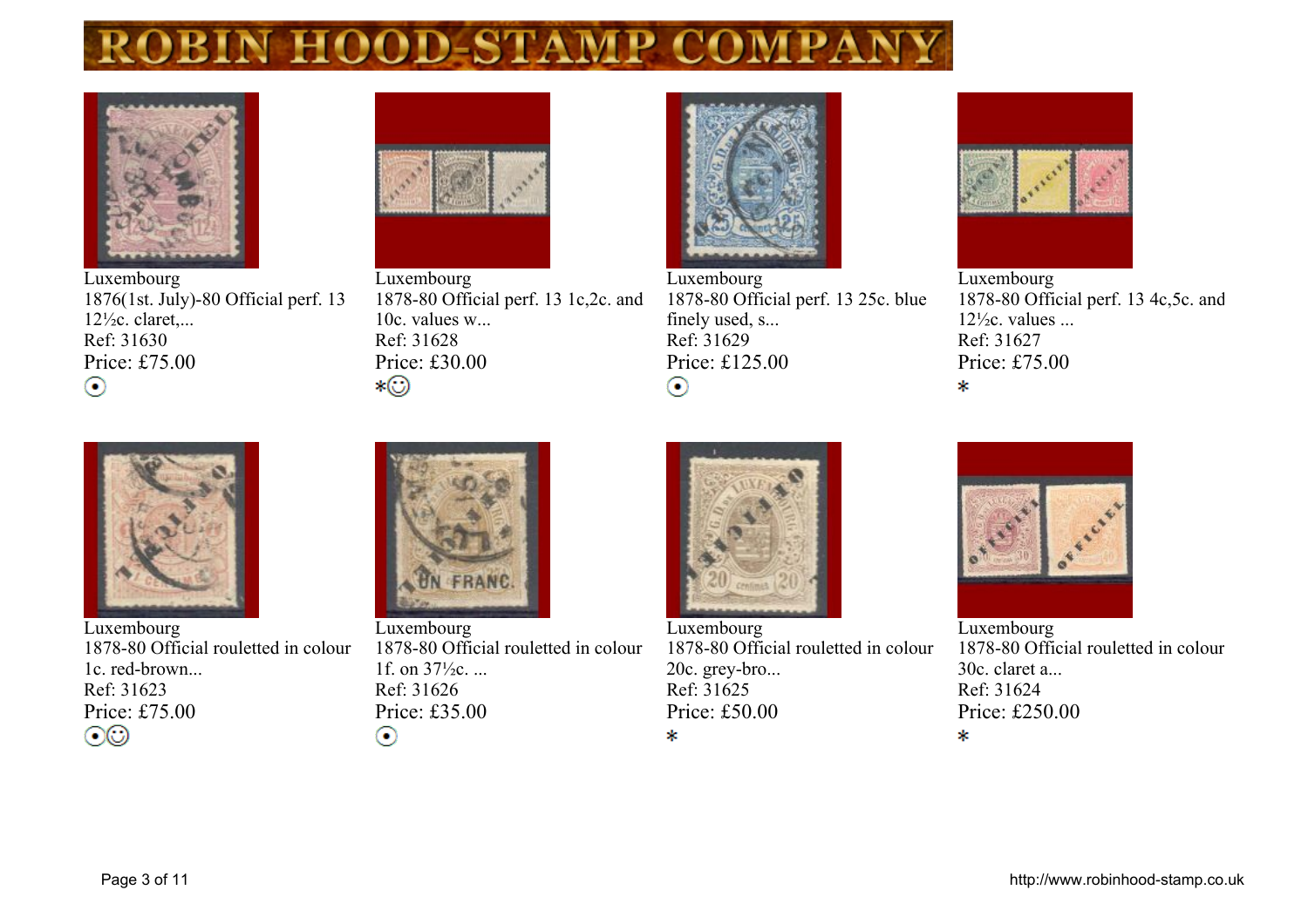

**Luxembourg 1881 Official, 9 mint stamps with 4c. 1881 Official, Enschede 12½c. rose and 1f. on 3... Ref: 31632 Price: £100.00** \*



**Luxembourg (perf 12½x12), ... Ref: 31633 Price: £55.00**  $_{\odot}$ 



**Luxembourg Luxembourg 1882-4 definitive issue, eleven mainly 1882-84 "Agriculture and Trade" fine used s... Officials set of t... Ref: 31634 Ref: 31684 Price: £22.50 Price: £35.00**  $_{\odot}$  $_{\odot}$ 



**Luxembourg 1882-84 Officials, 10c. carmine perf 12½x12 and 25... Ref: 31636 Price: £12.50**  $_{\odot}$ 



**Luxembourg 1882-84 Officials, 5f. brown-orange perf 13½. SGO1... Ref: 31637 Price: £5.00** \*



**Luxembourg 1882-84 perf. 13½ "Agriculture and Trade" 5f. brow... Ref: 34749 Price: £75.00**  $_{\odot}$ 



**Luxembourg 1891 Grand Duke Adolf perf. 11½ mint sheetlet of t... Ref: 34769 Price: £25.00** ∗©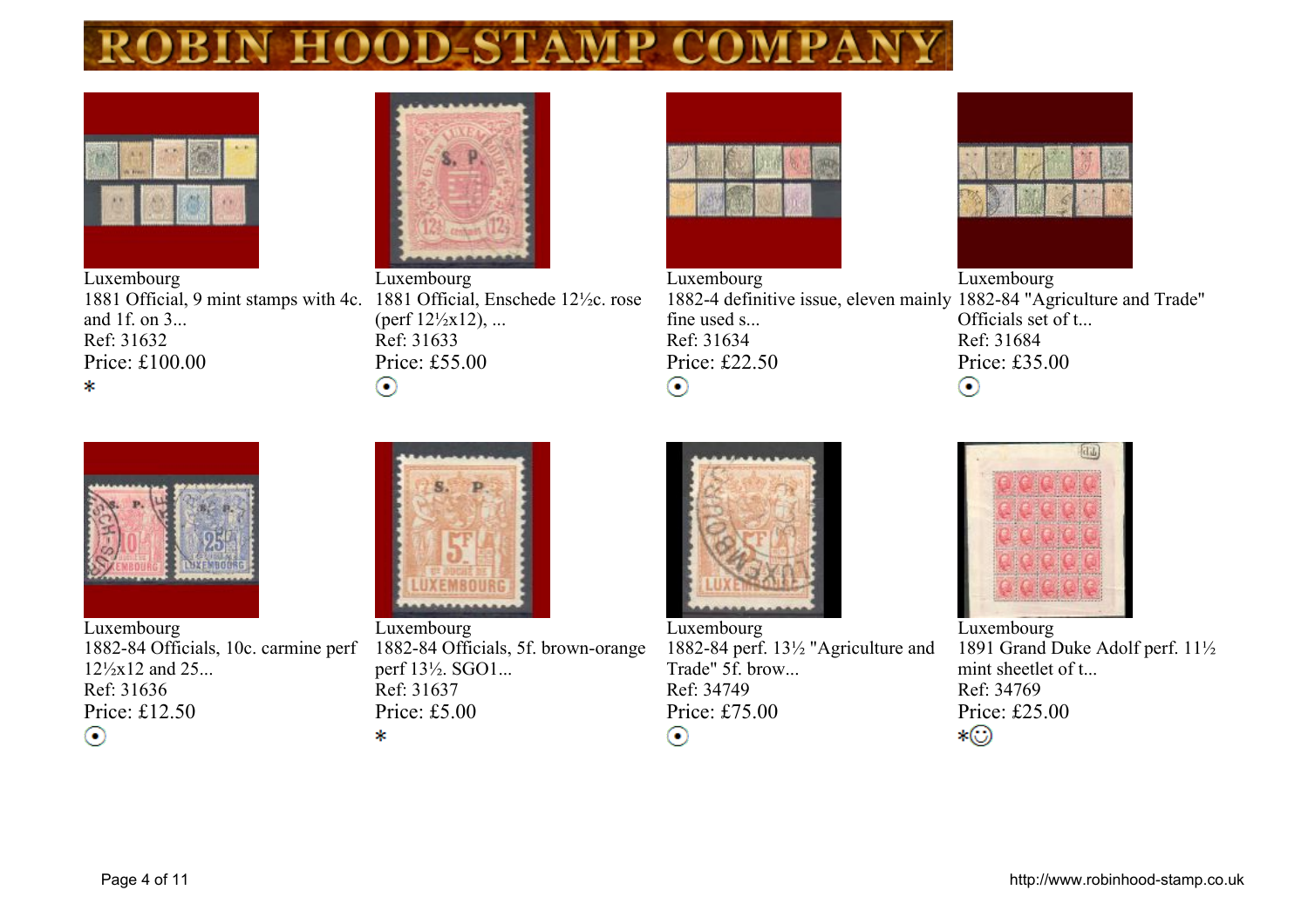



**Luxembourg 1893-6 Officials, five good to fine used stamps. 1... Ref: 31640 Price: £12.50**  $_{\odot}$ 



**Luxembourg 1895 Officials, set of five. 4c. is fine mint, oth... Ref: 31642 Price: £12.50**



**Luxembourg 1908-19 Officials, Grand Duke William IV 2½f. verm... Ref: 38314 Price: £45.00** \*





**Luxembourg** 1921 (1st. June) "Bridge over Alzet **perf. 11½ x... Ref: 34752 Price: £20.00**  $\ast$ 









**Luxembourg mint sets of five... Ref: 34753 Price: £25.00**

**Luxembourg Luxembourg Luxembourg** 1922 (27th. Aug) Philatelic Exhibition 1923 (March) recess printed 10f. black 1923 Birth of Princess Elisabeth, 10f. 1930 and 1931 Child Welfare fine **imperforate... "Luxembourg... green very ... Ref: 44343 Ref: 31649 Ref: 31650 Price: £10.00 Price: £6.50 Price: £300.00** \*\*⊙ \*  $_{\odot}$ \*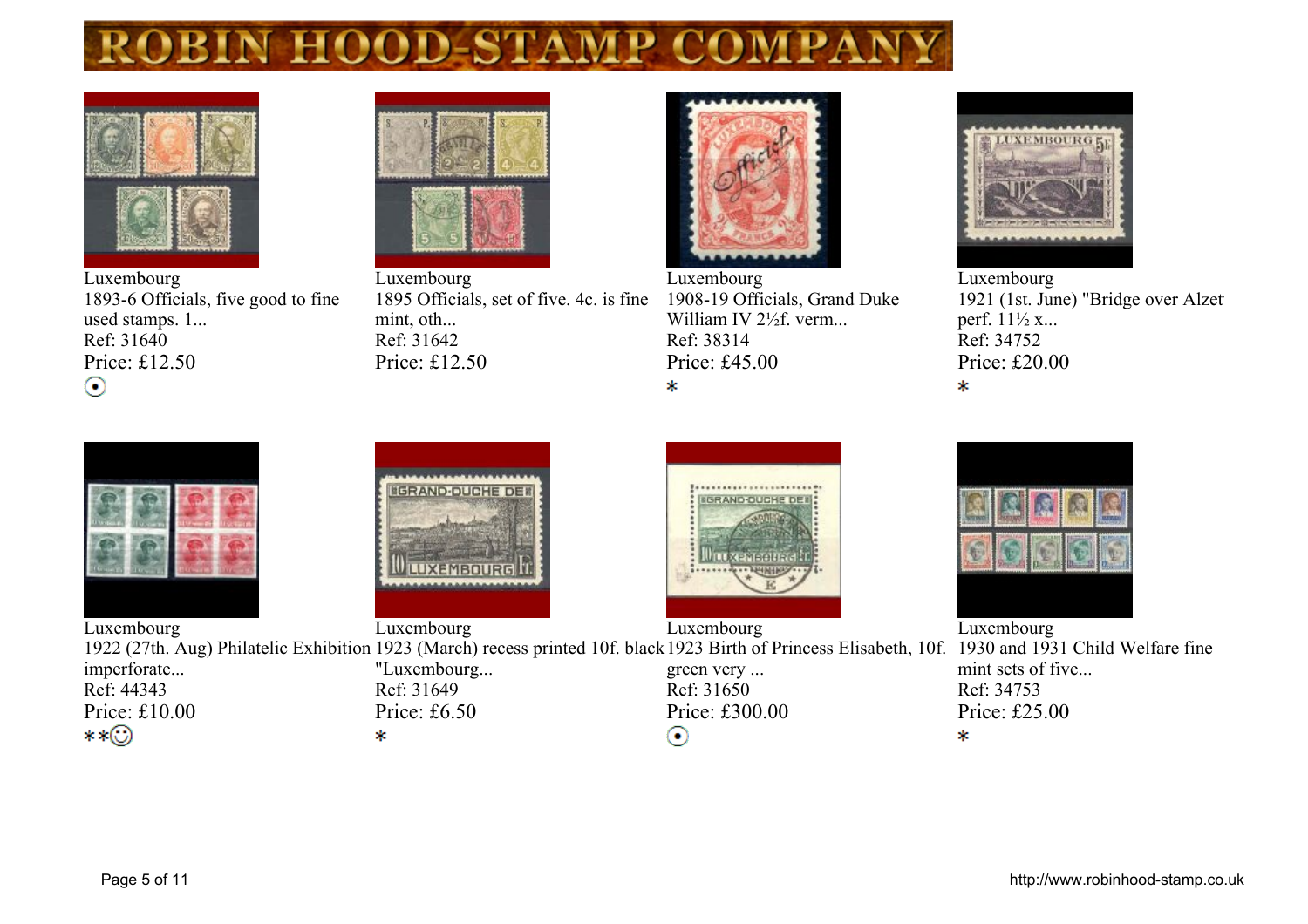



**Luxembourg 1931 (10th. Dec) "Princess Alix" Child welfare unm... Ref: 44344 Price: £18.50** \*\*



**Luxembourg 1932 and 1933 Child Welfare fine mint sets of five... Ref: 34754 Price: £42.50**  $\mathcal{R}$ 



**Luxembourg 1935 (1st. May) "Intellectuals" 1f.25 turquoise-gr... Ref: 34757 Price: £27.50**  $_{\odot}$ 



**Luxembourg 1935 (1st. May) "Intellectuals" 1f.75 blue "Engine... Ref: 34758 Price: £27.50**  $\odot$ 



**Luxembourg 1936 (1st. Dec) "Wenceslas I" Child Welfare fine m... Ref: 44345 Price: £6.50** \*



**Luxembourg 1936 (1st. Dec) "Wenceslas I" Child Welfare set of... Ref: 44346 Price: £30.00** \*\*⊙

**Luxembourg 1939 (1st. Dec) 20th. Anniversary of Reign and of ... Ref: 34762 Price: £25.00** \*\*



**Luxembourg 1940 (1st. Oct) German Hindenburg definitives over... Ref: 40234 Price: £30.00**  $\odot\odot$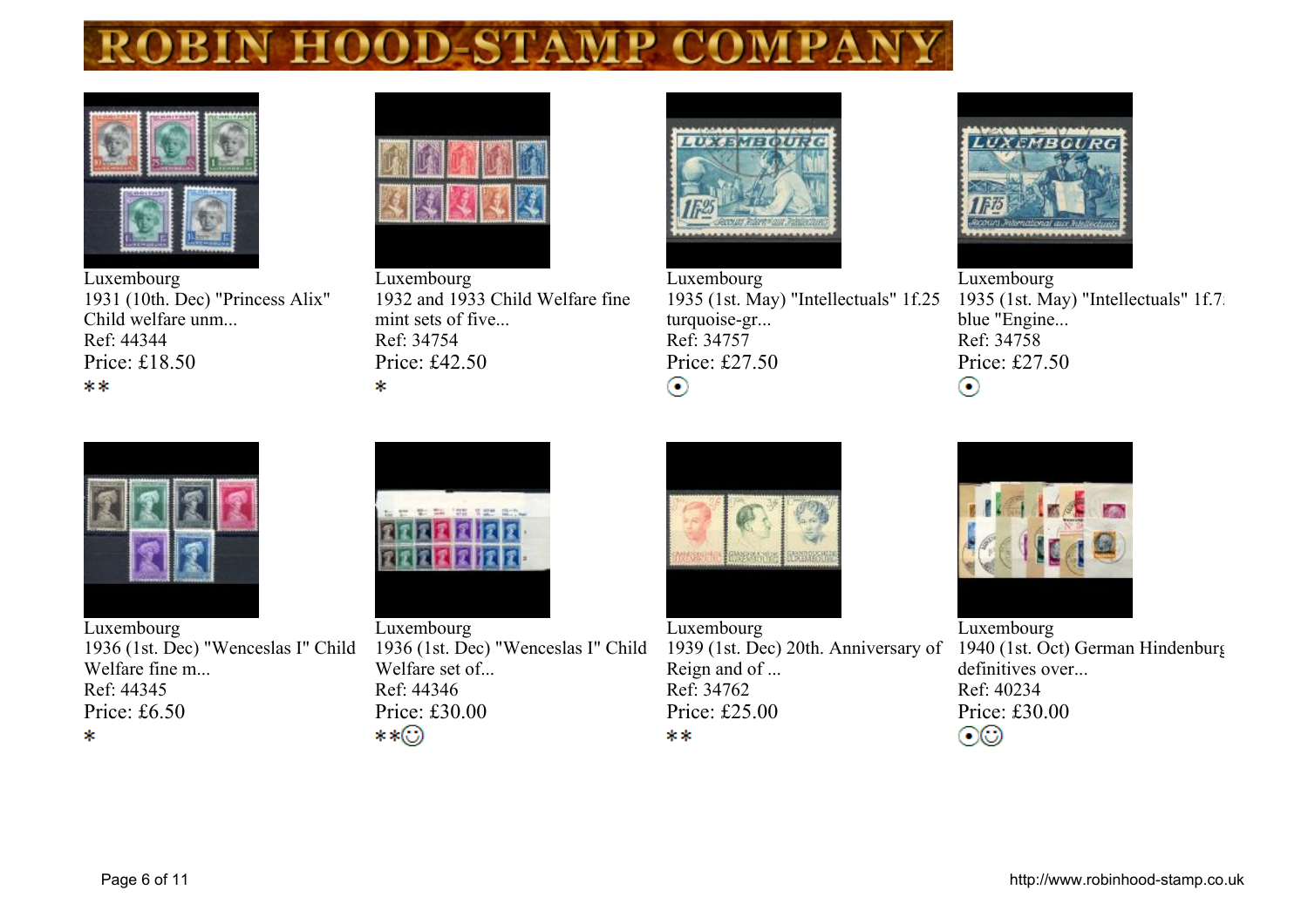

**definitive set ... Ref: 38639 Price: £45.00**

\*\*⊙



**aid of Evac... Ref: 35658 Price: £30.00**

 $\mathcal{R}$ 



**1940 (1st. Oct) Germany Hindenburg 1944 (6th. Nov) presentation folder in 1944-6 Independence, 70 fine mint Luxembourg stamps +3MS's (m... Ref: 38316 Price: £55.00**



**Luxembourg 1945 (20th. Dec) National War Victims Fund mini-sh... Ref: 34770 Price: £15.00**  $\ast$ 



**Luxembourg 1946 "John the Blind" set. SG488-91 1946 (28th. July) National Stamp in very fine u... Ref: 27586 Price: £17.50**  $_{\odot}$ 



**Luxembourg Exhibition, Dudel... Ref: 34772 Price: £10.00** \*\*



**Luxembourg**

**1947 (25th. May) Echternach Abbey Restoration Fund... Ref: 38317 Price: £17.50** \*\*



**Luxembourg 1948 (18th. Nov) National Welfare Fund fine mint s... Ref: 34775 Price: £7.50** \*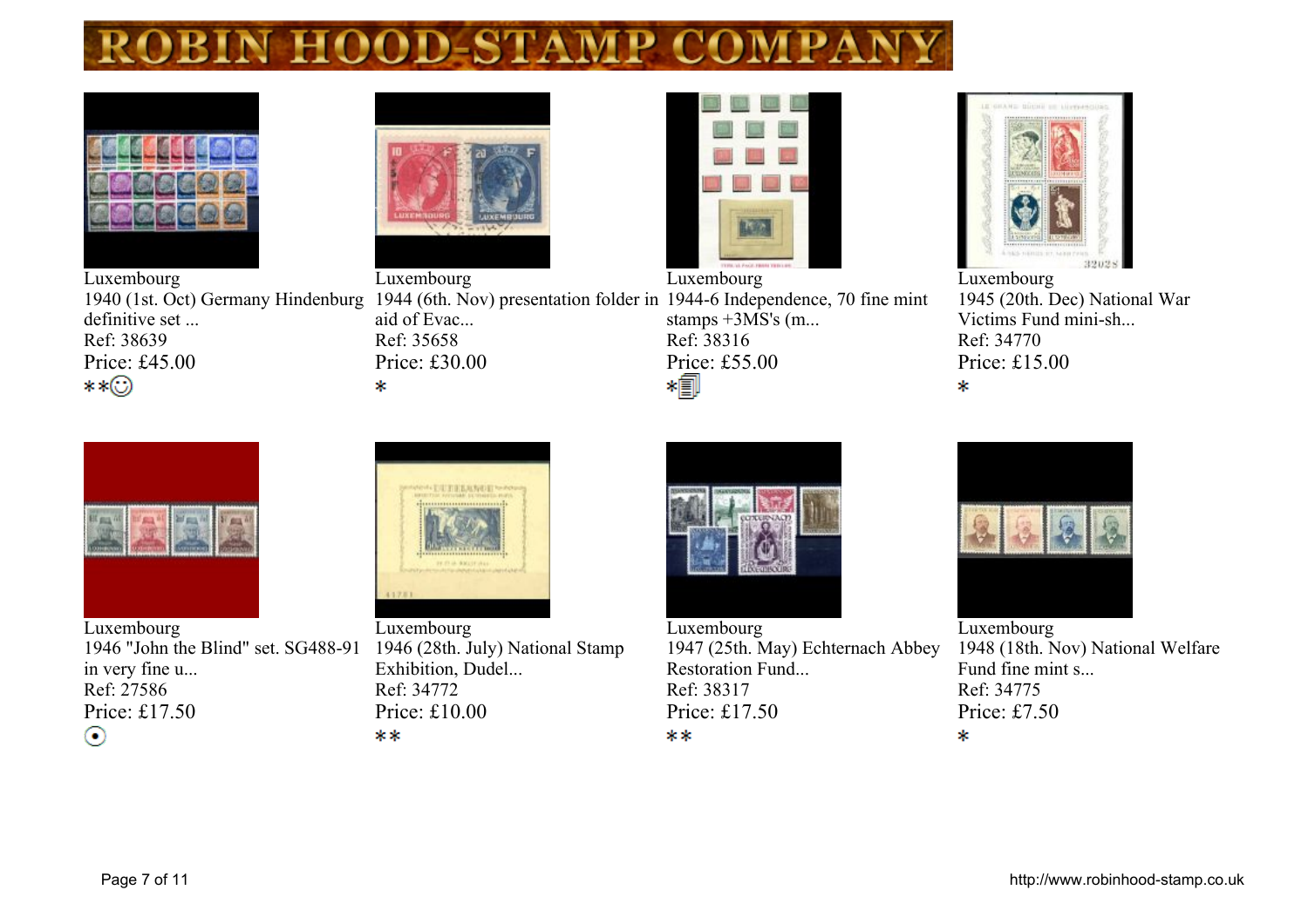



**Luxembourg Luxembourg 1948-58 Grand Duchess Charlotte fine 1949 (5th. Dec) National Welfare mint definiti... Fund unmounted mi... Ref: 35649 Ref: 38323 Price: £25.00 Price: £12.50** \* \*\*



**Luxembourg 1949 (8th. Jan) Thirtieth Year Reign of Charlotte,... Ref: 34773 Price: £40.00** \*\*



**Luxembourg 1949 National Welfare fund. SG529-32 very fine use... Ref: 27588 Price: £15.00** MM





**Luxembourg Luxembourg** 1949 U.P.U. set. SG525-8 in very fine 1950 (24th. June) War Orphans Fund 1950 (5th. Dec) National Welfare **used conditi... unmounted mint ... Ref: 27589 Ref: 34777 Price: £12.50 Price: £40.00 Price: £13.50**  $_{\odot}$ \*\* \*\*



**Luxembourg Fund "J.A.Zinnen"... Ref: 34778**



**Luxembourg** 1951 (25th. Oct) "To Promote United **Europe" 4fr. b... Ref: 34780 Price: £20.00**  $_{\odot}$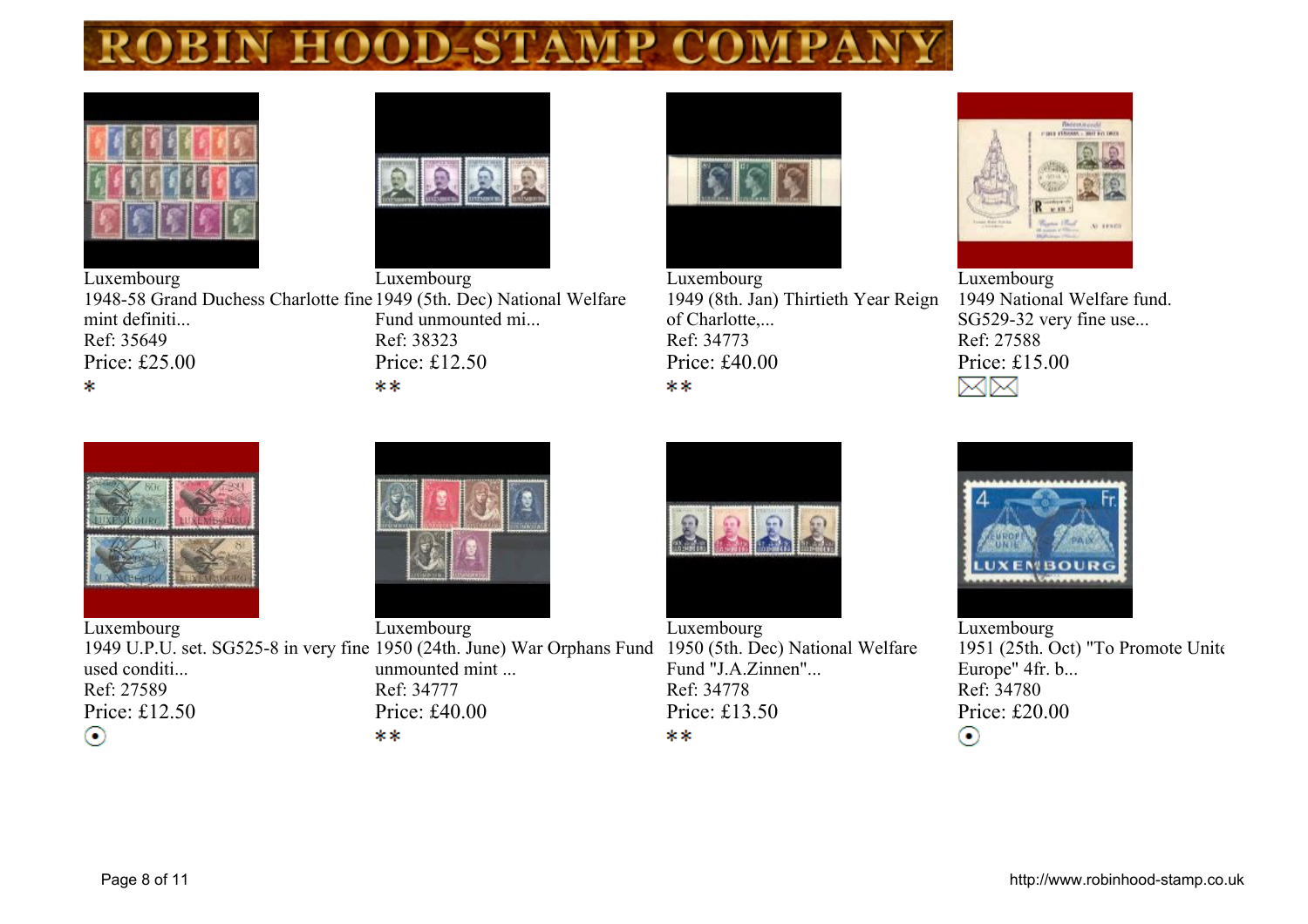

**Luxembourg 1952 (20th. Aug) 15th. Olympic Games, Helsinki - f... Ref: 40287 Price: £9.50**  $_{\odot}$ 





**Luxembourg Luxembourg 1953 (1st. April) Wedding of Jean and 1955 commemorative issues. 15 Josephine Ch... unmounted mint stamp... Ref: 40288 Ref: 38331 Price: £25.00 Price: £21.50** \*\*



**Luxembourg 1956** (15th. Sept) **EUROPA** fine use **set of three st... Ref: 34789 Price: £22.50**  $_{\odot}$ 



**Luxembourg 1956 commemorative issues. 17 unmounted mint stamp... Ref: 38332 Price: £45.00** \*\*



 $_{\odot}$ 

**Luxembourg 1956 Europa set of three, all are in fine used blo... Ref: 21463 Price: £80.00**  $\odot$ 



**Luxembourg 1956 European Coal and Steel Community. SG606-8 in... Ref: 16997 Price: £25.00** \*\*⊙



**Luxembourg 1957 (16th. Sept) EUROPA unmounted mint set of thr... Ref: 38334 Price: £75.00** \*\*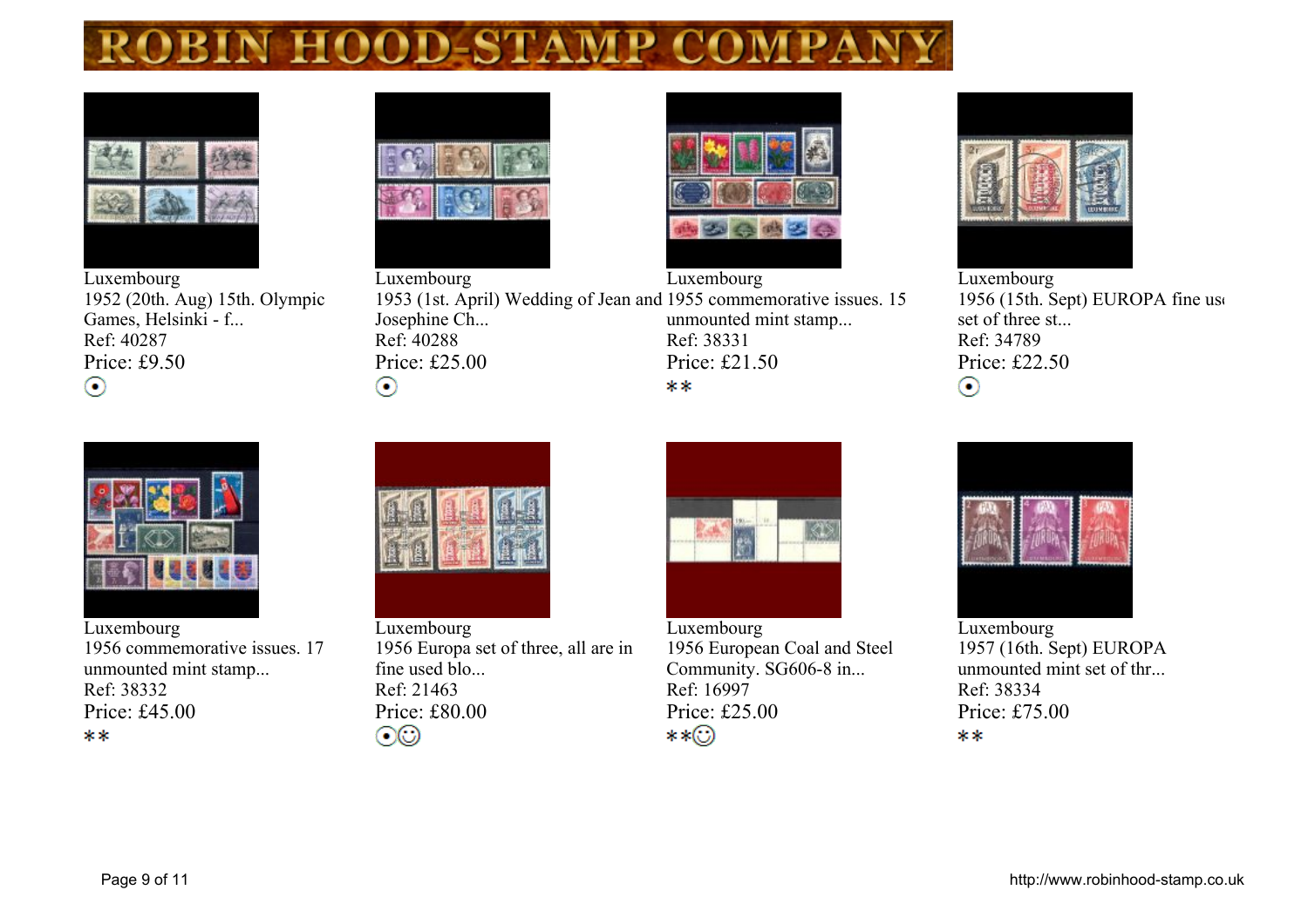



**Luxembourg Luxembourg 1957 (17th. June) Baden-Powell Birth 1957-9 commemorative issues, 44 Centenary set... unmounted mint sta... Ref: 42504 Ref: 38335 Price: £10.00 Price: £25.00** \*\*⊙ \*\*



**Luxembourg 1960-64 (Oct), 83 unmounted mint stamps more or le... Ref: 38336 Price: £32.50** \*\*∭

Too many stamps for imaging

**Luxembourg 1964-72 Grand Duke Jean issues, 166 unmounted mint... Ref: 38337 Price: £50.00**<br>**∗ ∗** 



**Luxembourg 1973-80 issues more or less complete 1981-89 issues more or less complete 1984 (6th. March) Second Direct unmounted min... Ref: 38338 Price: £65.00** 



**Luxembourg unmounted min... Ref: 38339 Price: £115.00** 



**Luxembourg**

**Elections unmounte... Ref: 35660 Price: £6.50** \*\*



**Luxembourg 1995 (18th. Sept) 40th. Anniversary Luxembourg Ice... Ref: 35661 Price: £17.50**